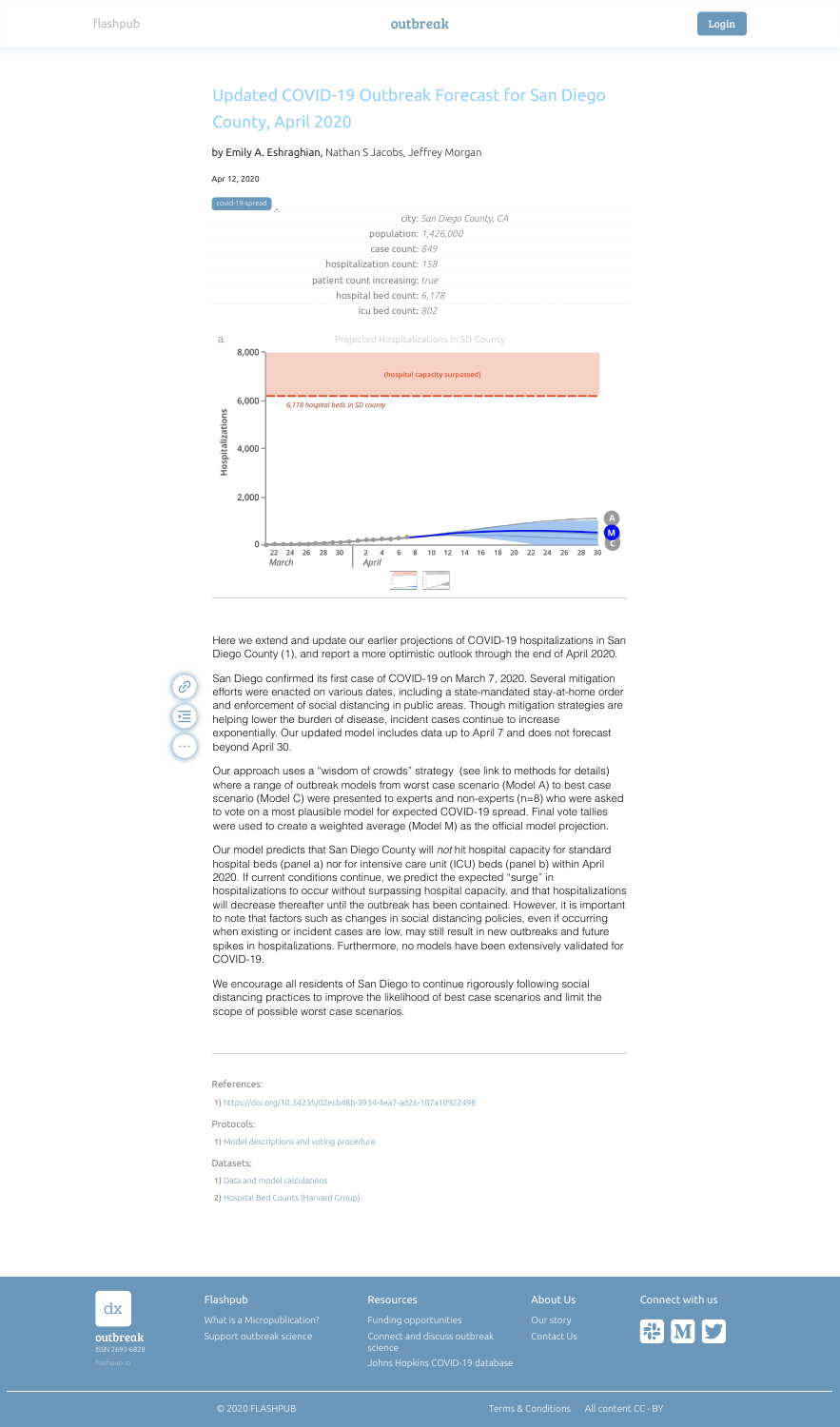## Projected Hospitalizations in SD County